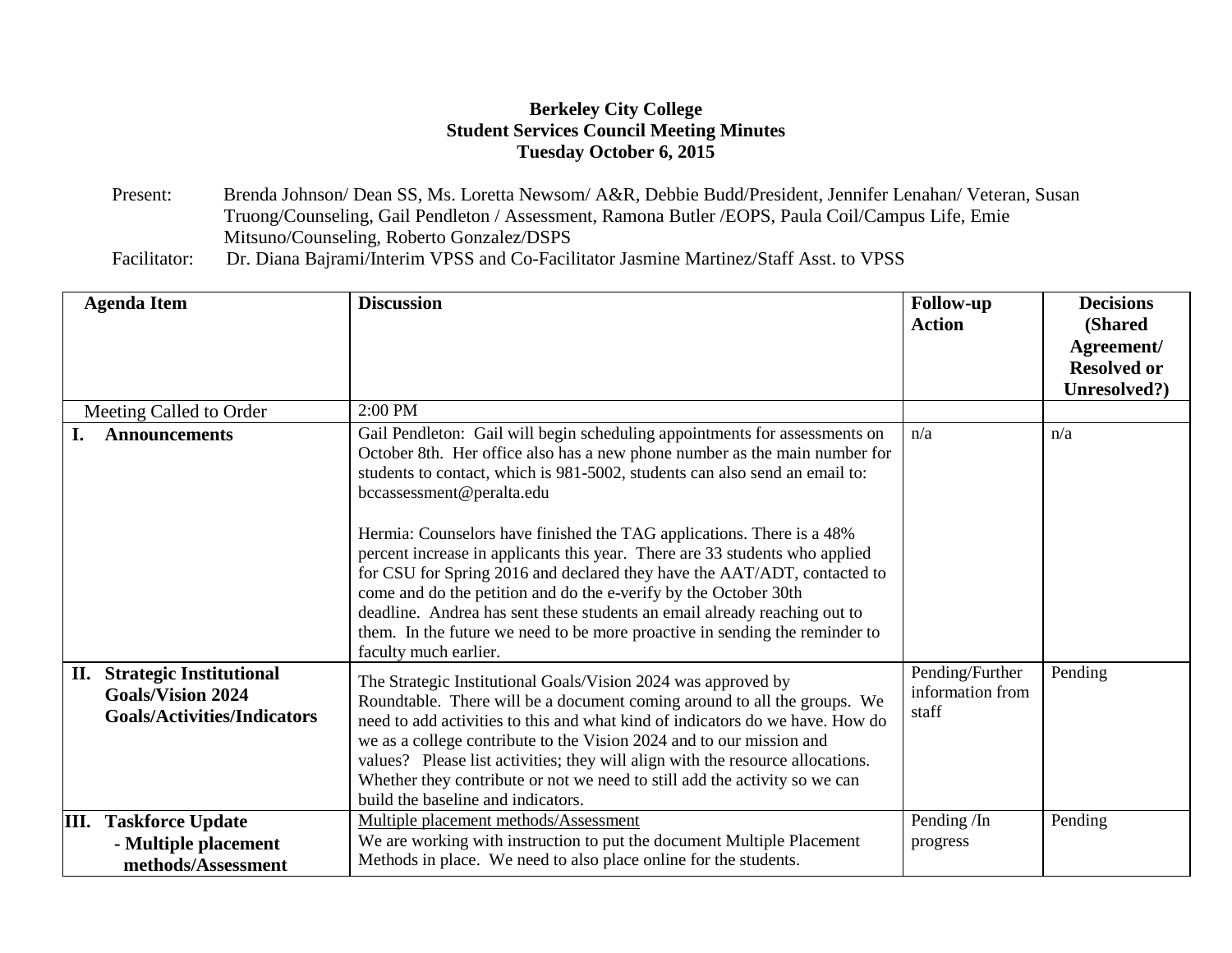|     | -Cleary Act<br>-Equity/Indicators<br>Subgroup    | <b>Cleary Act</b><br>The Counseling department has been charged with developing a website<br>around sexual violence prevention. We need to have this in writing and on<br>our website for students. The campus committee members are; Loan,<br>Maricela, Susan and Emie. The committee did research on other campus<br>websites to see what or how they present this on their website. See handout.<br>The goal is to make this visible on the website under student services and<br>health services. The committee is also looking at Prevention campaigns.<br>There is also a viewing of "The Hunting Grounds" being shown here at<br>BCC. Brenda mentioned to also bring this to the health and safety committee.<br>ASBCC President Briana Rogers, will reach out to the students.<br>The committee is also thinking about making this a mandatory orientation for<br>this training; its a 45 minute module. For financial aid its a federal mandate<br>that all students complete this training.<br><b>Equity/Indicators Subgroup</b><br>Brenda mentioned their next meeting is tomorrow. Susan and Jasmine along<br>with Diana have been co-facilitating the Equitable and Access sub-group<br>meets on a weekly basis, where we bring the data back to Brenda. We have<br>been doing great work with establishing pathways, such as Jennifer with<br>Veterans and Susan and Loan with Foster Youth.<br>Brenda has asked each lead from the other group for 5 indicators. This project<br>is to serve a specific population. We have very little time to get this<br>completed. This plan is due December 18th and then goes to the board for<br>approval. Brenda has been working with the other Deans and Karen Ingles at<br>the district with a Foster Care Initiative; it's called "Cooperative<br>agency/Foster youth" district wide. The State Chancellor's office will award | Pending /In<br>progress<br>Pending /In<br>progress | Pending<br>Pending |
|-----|--------------------------------------------------|-------------------------------------------------------------------------------------------------------------------------------------------------------------------------------------------------------------------------------------------------------------------------------------------------------------------------------------------------------------------------------------------------------------------------------------------------------------------------------------------------------------------------------------------------------------------------------------------------------------------------------------------------------------------------------------------------------------------------------------------------------------------------------------------------------------------------------------------------------------------------------------------------------------------------------------------------------------------------------------------------------------------------------------------------------------------------------------------------------------------------------------------------------------------------------------------------------------------------------------------------------------------------------------------------------------------------------------------------------------------------------------------------------------------------------------------------------------------------------------------------------------------------------------------------------------------------------------------------------------------------------------------------------------------------------------------------------------------------------------------------------------------------------------------------------------------------------------------------------------------------------------------|----------------------------------------------------|--------------------|
|     |                                                  | 10 pilots awarded throughout out the state in collaboration with EOP&S to<br>provide services for foster youth. We anticipate \$3-5k per student that would<br>be \$310k for BCC, Merritt and COA each and Laney with an estimated<br>\$700k.                                                                                                                                                                                                                                                                                                                                                                                                                                                                                                                                                                                                                                                                                                                                                                                                                                                                                                                                                                                                                                                                                                                                                                                                                                                                                                                                                                                                                                                                                                                                                                                                                                             |                                                    |                    |
| IV. | <b>Program Review Timeline-</b><br>Due Oct. 30th | Sent out email reminder about this deadline earlier today. This Program<br>Review is the 3-year cycle this time; not the update. Diana will send the new<br>non-instructional template. Diana can come and work individually with each<br>area or a work space for a few hours. You can also use a lot of the<br>information from the previous year program review for this one.                                                                                                                                                                                                                                                                                                                                                                                                                                                                                                                                                                                                                                                                                                                                                                                                                                                                                                                                                                                                                                                                                                                                                                                                                                                                                                                                                                                                                                                                                                          | Pending /In<br>progress                            | Pending            |
| V.  | Workshops?                                       | We will have workshops for assistance with completing the Program Review.<br>We have a brand new Program Review Template this year. Diana Bajrami<br>will send the template out and some links for data.                                                                                                                                                                                                                                                                                                                                                                                                                                                                                                                                                                                                                                                                                                                                                                                                                                                                                                                                                                                                                                                                                                                                                                                                                                                                                                                                                                                                                                                                                                                                                                                                                                                                                  | Resolved                                           | Resolved           |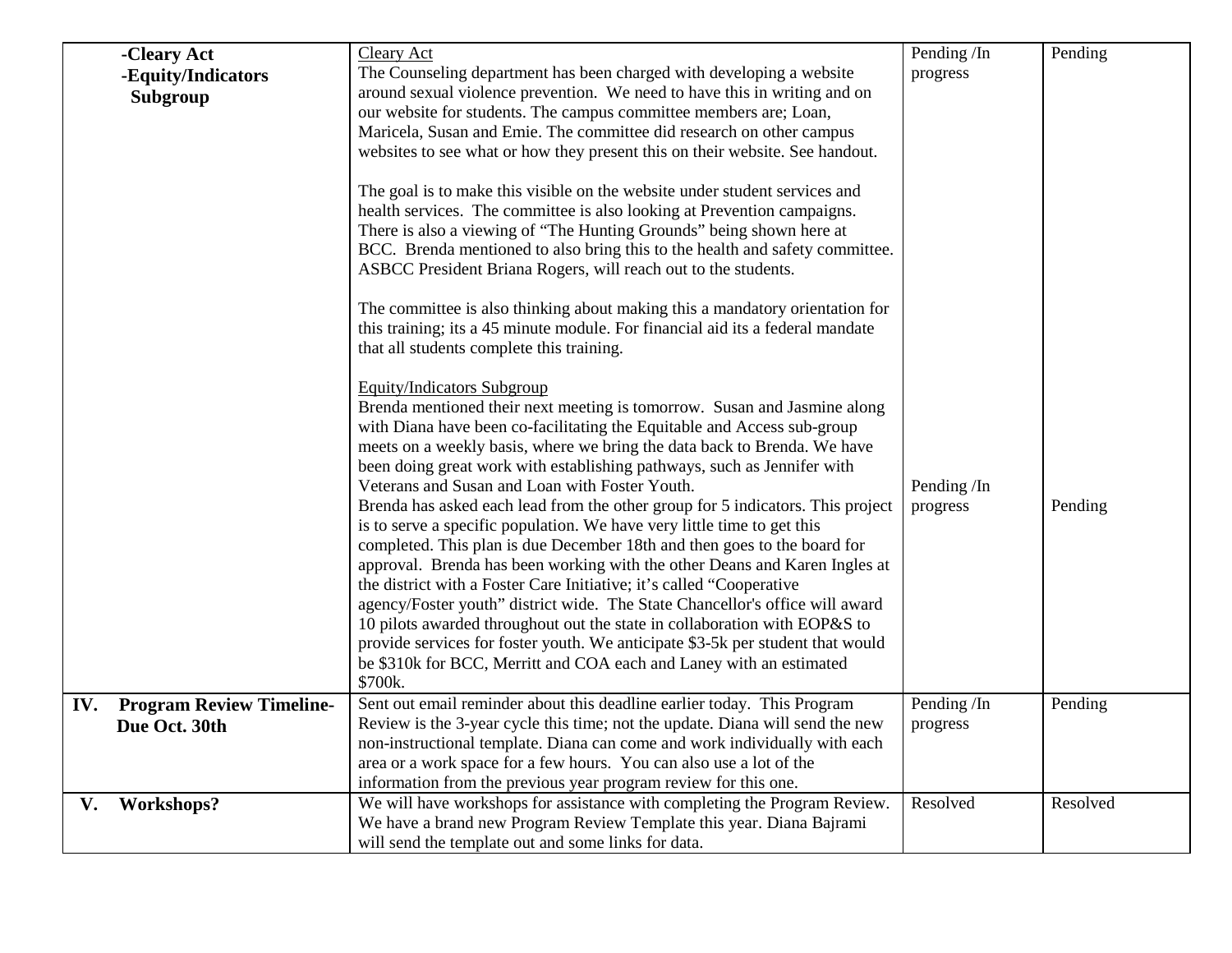| VI. | <b>High School to College -</b><br><b>Update</b><br><b>VII. Equity/SSSP Conference</b> | Skyler Barton and Christina Taing are leading our efforts to build better<br>partnerships with High Schools as part of increasing equitable access and<br>success. We are thinking about offering Math 206 courses for High School<br>students and Math 13 in the summer so they are college ready when they<br>come to BCC. Also, will be offering another section of Counseling 57 next<br>semester.<br>Diana will send a calendar out of the date's set-up with the high schools if<br>you are interested.<br>Diana and Brenda recently attended the Equity/SSSP Conference as well as                                                                                                                                                                                                                                                                                                                                                                                                                         | Pending/In<br>progress<br>n/a                      | Pending<br>n/a |
|-----|----------------------------------------------------------------------------------------|-------------------------------------------------------------------------------------------------------------------------------------------------------------------------------------------------------------------------------------------------------------------------------------------------------------------------------------------------------------------------------------------------------------------------------------------------------------------------------------------------------------------------------------------------------------------------------------------------------------------------------------------------------------------------------------------------------------------------------------------------------------------------------------------------------------------------------------------------------------------------------------------------------------------------------------------------------------------------------------------------------------------|----------------------------------------------------|----------------|
|     |                                                                                        | Gail, Hermia (SSSP Coordinator), Jennifer and May.                                                                                                                                                                                                                                                                                                                                                                                                                                                                                                                                                                                                                                                                                                                                                                                                                                                                                                                                                                |                                                    |                |
|     | <b>VIII.</b> Professional Development                                                  | When we have opportunity for professional development and it's important<br>that we attend in a robust group. When we go to these conferences and<br>professional development activities we need to bring it back and disseminate<br>this information to the group.<br>Start thinking about more of us presenting, collaborating with instruction,<br>bringing in vendors to present to us, student services needs and take turns in<br>participating.<br>Also, Diana wants student services to be more visible on committees as well<br>where decisions are being made but to also be instrumental in designing<br>professional activities that assist everybody.<br>Let's also be proactive in planning our professional development early<br>enough to submit these request on time to avoid paying late fees and<br>generating Late Memo's to the Chancellor justifying these late requests. So<br>please send your request to Jasmine and she will collect for Diana and start<br>looking at these early on. | Pending more<br>information from<br>staff requests | Pending        |
|     | IX. Area reports                                                                       | Loretta Newsom/A&R: Adela sent out email this morning about student<br>that over 100 units for non-remedial course work (approx. 5k students<br>received that email). Those students will lose their priority registration status.<br>There is a form in A&R office called "Priority Registration Appeal", the<br>student will need to see a counselor and the VP for approval. Spring<br>applications will be available beginning October 12th.<br><b>Ramona Butler/EOPS:</b> Serving 218 students so far for fall; 10 of them are<br>part of the CARE program. Denise Jones is helping out with P/T Counseling<br>for EOPS students. Spring applications will be available in November for<br>Spring 2016; Ramona will also be recruiting again in November for spring<br>enrollment. Keep in mind that some are continuing from fall into<br>spring. EOPS will also get additional funds for spring from the State.                                                                                            | n/a                                                | n/a            |